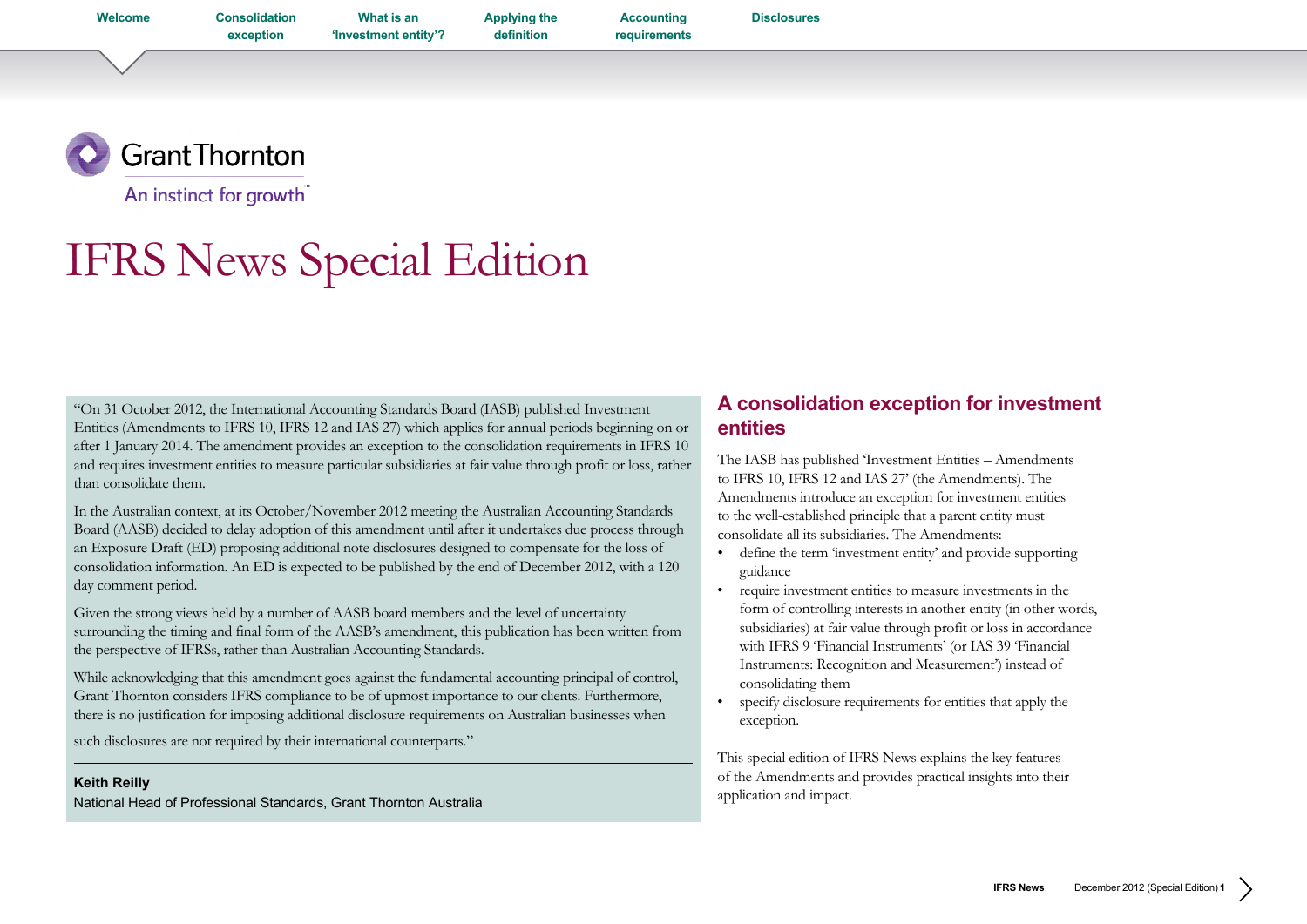**Accounting [requirements](#page-9-0) [Disclosures](#page-16-0)**

# <span id="page-1-0"></span>A consolidation exception for investment entities

Many commentators have long held the view that consolidating the financial statements of an investment entity and its investees does not provide the most useful information. Consolidation makes it more difficult for investors to understand what they are most interested in – the value of the entity's investments.

The IASB has been influenced by these arguments. On 31 October 2012 it published 'Investment Entities – Amendments to IFRS 10, IFRS 12 and IAS 27' (the Amendments). The Amendments define an investment entity and provide detailed application guidance on that definition. Entities that meet the definition are required to measure investments that are controlling interests in another entity (in other words, subsidiaries) at fair value through profit or loss instead of consolidating them. The Amendments also introduce new disclosure requirements for investment entities.

The following table summarises the key features of the Amendments:

**The Amendments at a glance**

| <b>Situation</b>                   | <b>Details</b>                                                                                                                                                                                                                                                                                                                                                                                                                                                                  |
|------------------------------------|---------------------------------------------------------------------------------------------------------------------------------------------------------------------------------------------------------------------------------------------------------------------------------------------------------------------------------------------------------------------------------------------------------------------------------------------------------------------------------|
| Who's affected?                    | Fntities that:<br>meet the new definition of 'investment entity'<br>$\bullet$<br>hold one or more investments that are controlling interests in another entity.<br>$\bullet$                                                                                                                                                                                                                                                                                                    |
| What is the impact?                | Investment entities will<br>no longer consolidate investments that are controlling interests in<br>another entity<br>make additional disclosures about these investments.<br>$\bullet$                                                                                                                                                                                                                                                                                          |
| Other key points                   | a non-investment parent entity that controls an investment entity will<br>٠<br>continue to consolidate its subsidiaries (the consolidation exemption does<br>not 'roll up')<br>an investment entity's service subsidiaries (subsidiaries that are not<br>$\bullet$<br>'investments') will continue to be consolidated<br>if an investment entity has no non-investment subsidiaries it presents<br>$\bullet$<br>separate financial statements as its only financial statements. |
| When are the changes<br>effective? | annual periods beginning on or after 1 January 2014<br>early application permitted.<br>٠                                                                                                                                                                                                                                                                                                                                                                                        |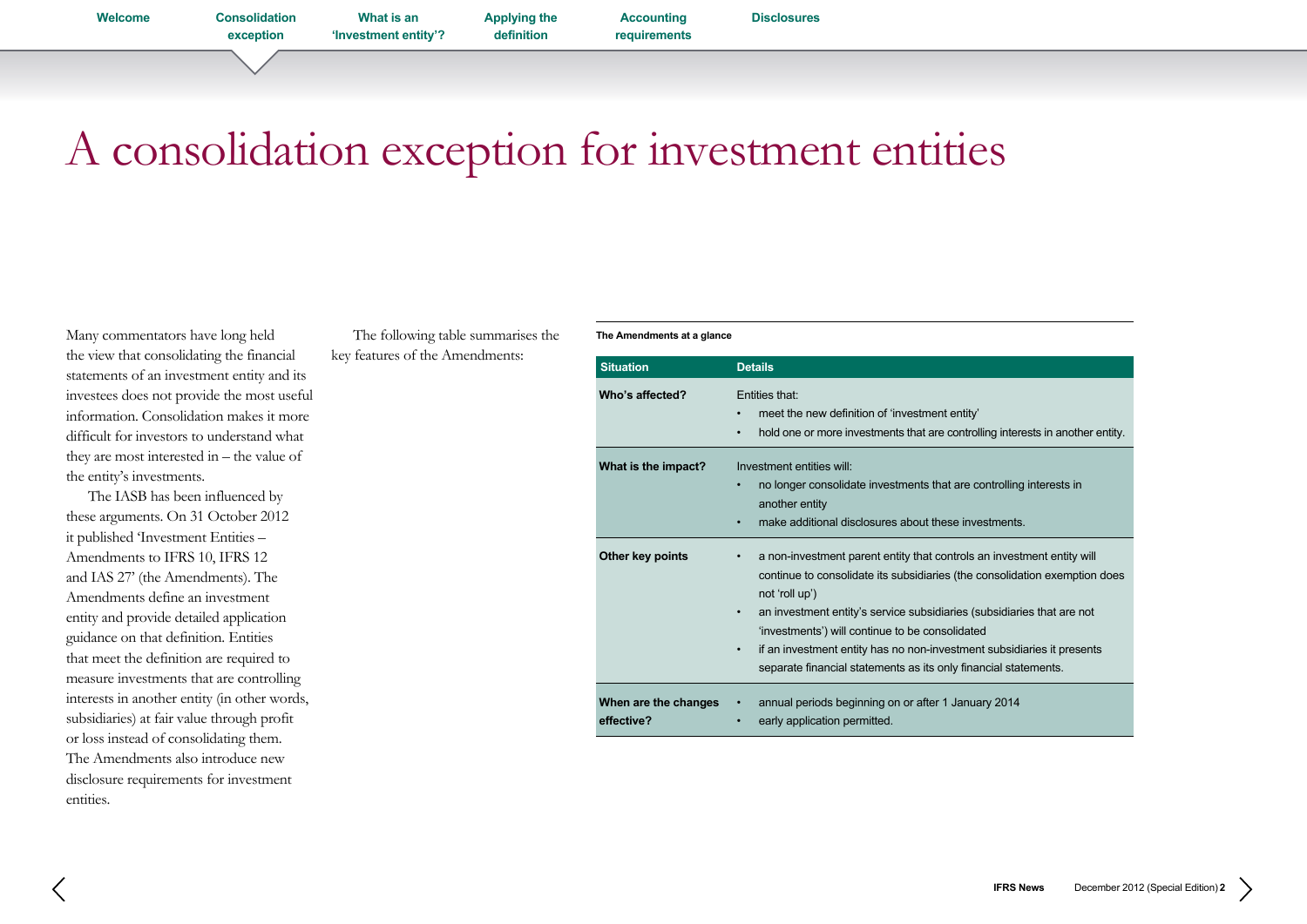**[Applying the](#page-4-0)  definition**

**[Disclosures](#page-16-0)**

**Practical insights – many investment entities will not be affected**  Many entities that fit the investment entity definition will nonetheless be unaffected by the Amendments because none of their investments are subsidiaries. Types of investment entities that commonly hold controlling interests include venture capital and private equity groups, along with some 'master-feeder' and 'fund-of-funds' structures. Some pension funds and sovereign wealth funds may also be affected. Unit trust and mutual fund-type entities rarely hold controlling interests and are therefore less likely to be affected.

## **Convergence**

**Accounting [requirements](#page-9-0)**

US GAAP has had comprehensive accounting guidance for investment companies for many years under which investment companies carry all of their investments at fair value, including controlling interests in another company. The Financial Accounting Standards Board (FASB) also has a project (ongoing at the time of writing) to enhance and update these requirements. Although the IASB and FASB discussed their respective projects jointly, and the Amendments have achieved much closer alignment between IFRS and US GAAP, it is clear that some differences will remain. For example, based on the FASB's latest decisions:

- the investment entity definition and supporting guidance will differ in some areas
- • under US GAAP an investment entity's fair value accounting would be retained in the financial statements of a non-investment entity parent.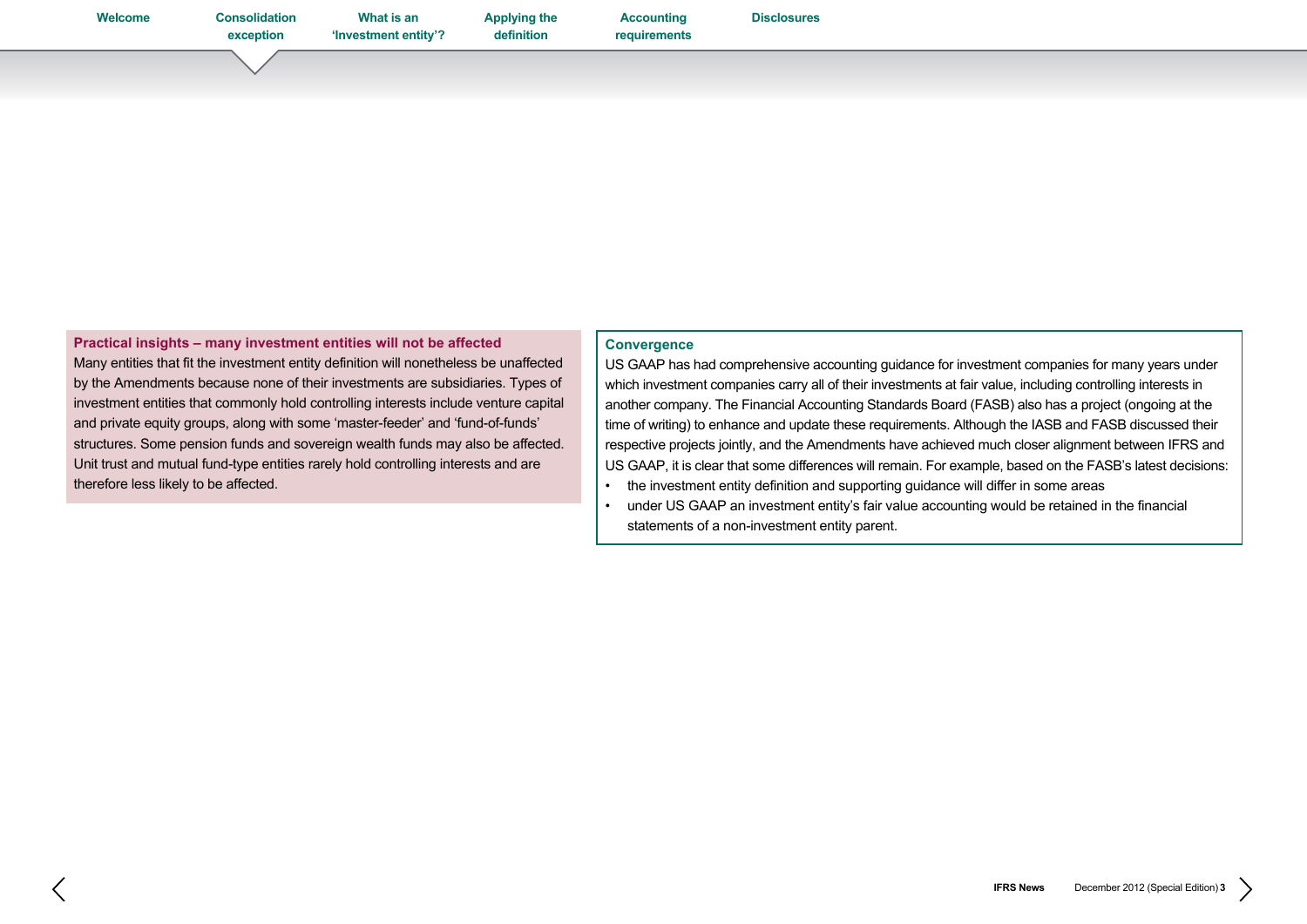**exception What is an 'Investment entity'?** **[Applying the](#page-4-0)  definition**

**Accounting [requirements](#page-9-0) [Disclosures](#page-16-0)**

## <span id="page-3-0"></span>What is an 'investment entity'?

The definition of an investment entity is fundamental. The IASB's original proposal, published in August 2011, set out six strict conditions to be an investment entity – all of which would have to be met. In response to feedback from constituents IASB has softened this position to allow somewhat more flexibility and scope for professional judgement. The final definition has three components, but is accompanied by four 'typical characteristics'. The definition, typical characteristics and their interaction are set out in the following table and diagram:

**Definition and typical characteristics of an investment entity** 

## **Definition**

An investment entity is an entity that:

- (a) obtains funds from one or more investors for the
- purpose of providing those investor(s) with investment management services (investment services condition)
- (b) commits to its investor(s) that its business purpose is to invest funds solely for returns from capital appreciation, investment income, or both (business purpose condition)
- (c) measures and evaluates the performance of substantially all of its investments on a fair value basis (fair value condition).

## **Typical characteristics**

In assessing whether it meets the definition an entity shall consider whether it has the following typical characteristics of an investment entity:

- (a) it has more than one investment
- (b) it has more than one investor
- (c) it has investors that are not related parties of the entity
- (d) it has ownership interests in the form of equity or similar interests.





ownership interests in form of equity or similar interests?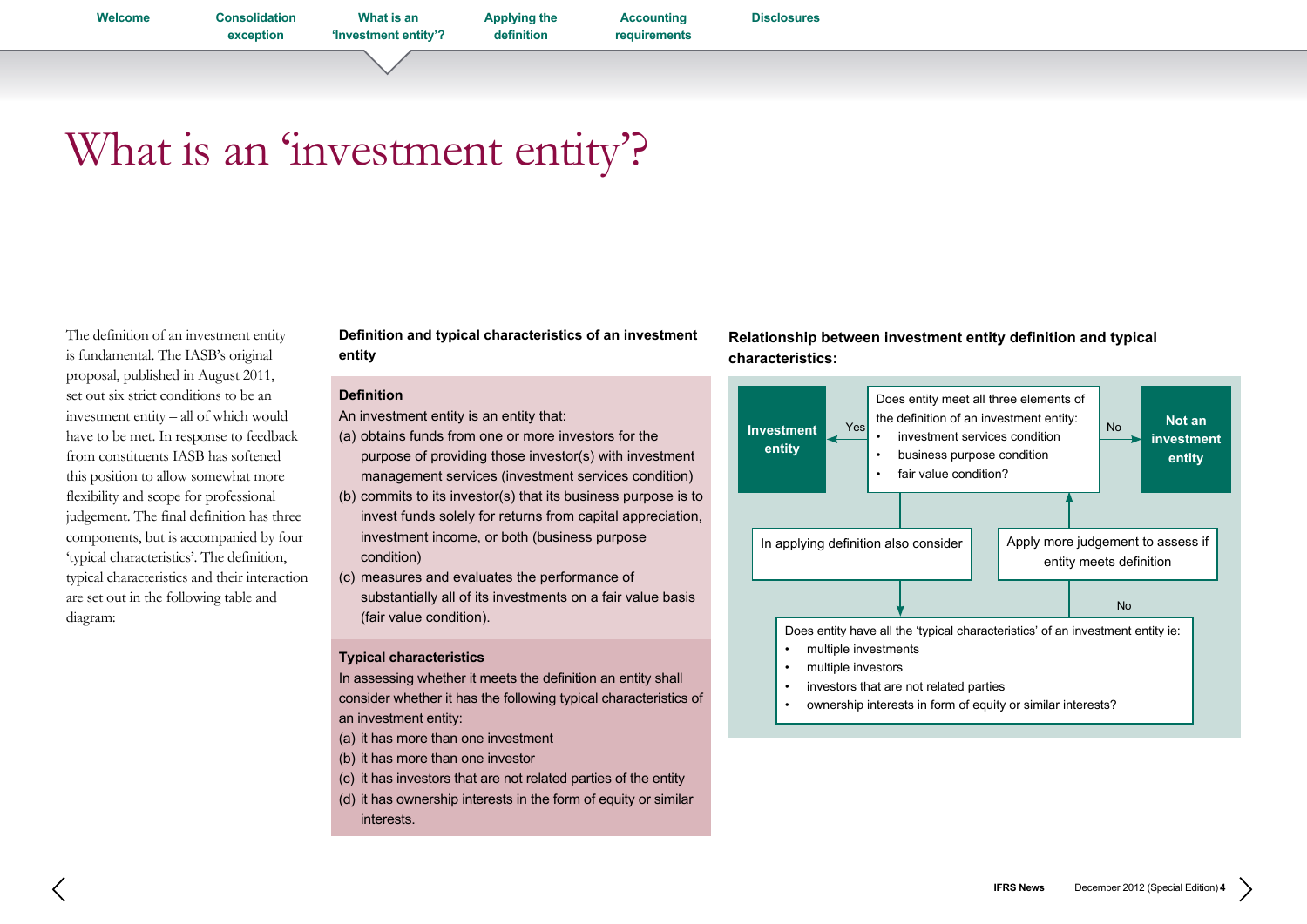**[Disclosures](#page-16-0)**

**Accounting [requirements](#page-9-0)**

# <span id="page-4-0"></span>Applying the definition

In assessing whether an entity meets the definition, all facts and circumstances should be considered – including the entity's purpose and design. It will often be straightforward to determine whether an entity is an investment entity. However, in view of the fundamental importance this assessment has on affected entities' financial statements, the Amendments provide extensive application guidance, along with supporting illustrative examples. This guidance is summarised in the following table:

**Summary of guidance on the investment entity definition**

| <b>Condition</b>           | <b>Typical supporting evidence</b>                                                                                                                                                                                                                                                                                                                                                                                                                                         | <b>Other factors</b>                                                                                                                                                                                                                                                                                                                                                                                                                                                                                                               |
|----------------------------|----------------------------------------------------------------------------------------------------------------------------------------------------------------------------------------------------------------------------------------------------------------------------------------------------------------------------------------------------------------------------------------------------------------------------------------------------------------------------|------------------------------------------------------------------------------------------------------------------------------------------------------------------------------------------------------------------------------------------------------------------------------------------------------------------------------------------------------------------------------------------------------------------------------------------------------------------------------------------------------------------------------------|
| <b>Investment services</b> | This is a question of fact and is expected to be self-evident.                                                                                                                                                                                                                                                                                                                                                                                                             | $N/A$ .                                                                                                                                                                                                                                                                                                                                                                                                                                                                                                                            |
| <b>Business purpose</b>    | Typically an entity's investment objectives will be<br>evidenced by documents such as:<br>offering memorandum<br>publications distributed<br>$\bullet$<br>other corporate or partnership documents.<br>$\bullet$<br>Further evidence may include how the entity presents itself<br>to third parties. An entity that presents itself as an investor<br>whose objective is to jointly develop, produce or market<br>products with its investees is not an investment entity. | An investment entity may provide (directly or through a<br>subsidiary):<br>investment-related services to third parties as well as to<br>its own investors<br>management services and strategic advice to investees<br>$\bullet$<br>financial support to investees.<br>$\bullet$<br>An exit strategy must be in place (see following page).<br>An investment entity does not obtain (or have the<br>objective of obtaining) benefits from its investees that are<br>unavailable to parties unrelated to the investee (see page 7). |
| <b>Fair value</b>          | To meet this condition an entity:<br>provides investors with fair value information<br>$\bullet$<br>measures substantially all of its investments at fair<br>$\bullet$<br>value in its financial statements when required or<br>permitted by IFRSs (eg uses fair value alternatives in<br>IAS 28, IAS 40, IFRS 9)<br>uses fair value as the primary basis for reporting<br>$\bullet$<br>internally to key management personnel.                                            | An investment entity need not measure its non-investment<br>assets or its liabilities at fair value.                                                                                                                                                                                                                                                                                                                                                                                                                               |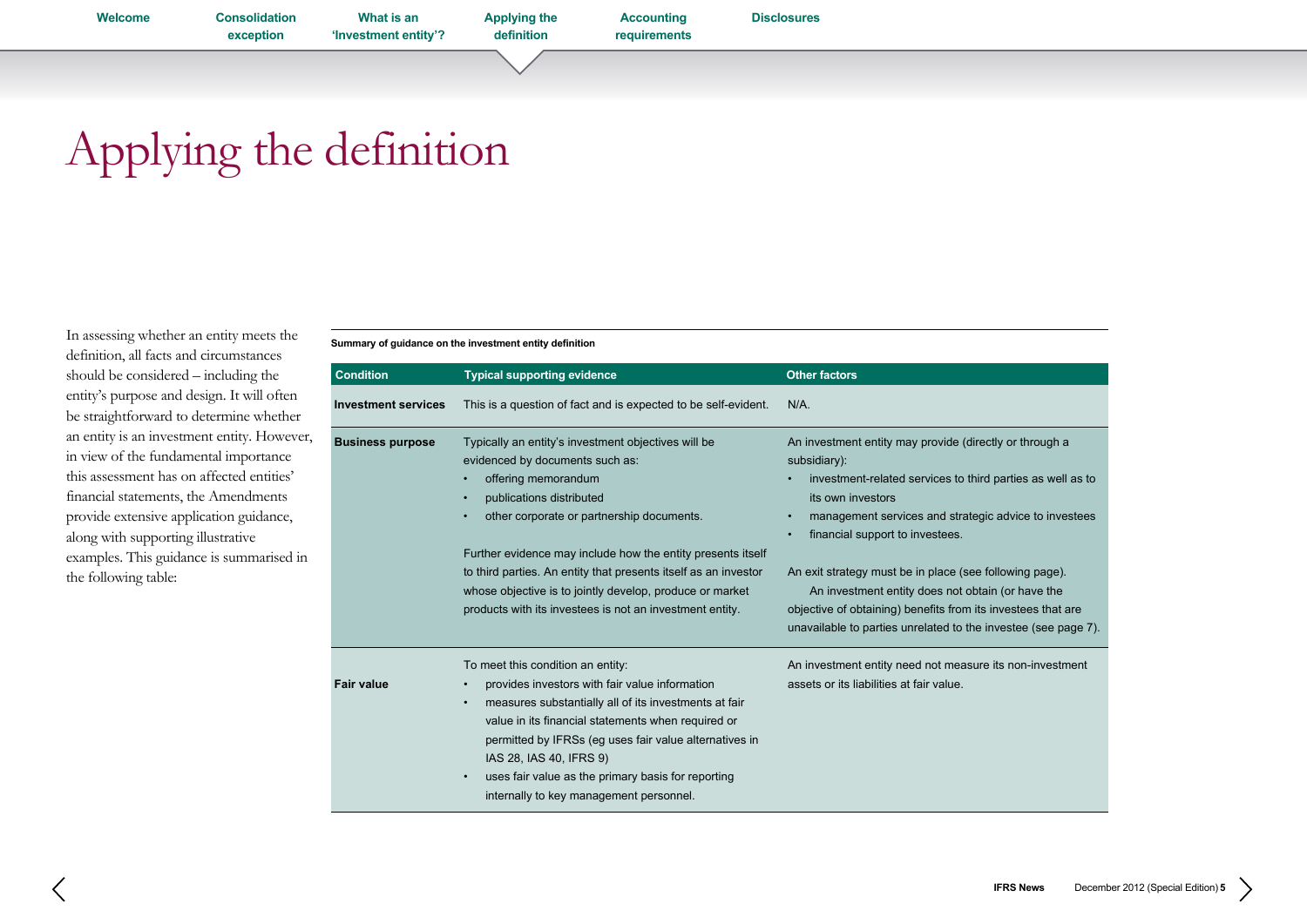**[Welcome](#page-0-0) [Consolidation](#page-1-0)** 

**[Disclosures](#page-16-0)**

**Accounting** 

**[requirements](#page-9-0)**

**Practical insights – regulated investment entities**  In many countries investment services are subject to specific laws and regulations. Accordingly, certain entities are considered to be 'investment companies' or similar for the purpose of local law and regulation. This leads to a question as to whether these regulated entities should automatically be presumed to meet the definition in the Amendments.

 The answer is no – the Amendments' definition does not refer to any local regulatory requirements. The IASB concluded that referring to local legal definitions would not be appropriate in an international standard. Accordingly, an entity is not necessarily an investment entity under the Amendments simply because it is regulated. Conversely, an entity can be an investment entity under the Amendments even if not considered as such under local requirements. This contrasts to US GAAP, which specifies that an entity regulated under the SEC's Investment Company Act of 1940 would be an investment company for accounting purposes.

## **Exit strategy**

The definition of investment entity does not refer directly to exit strategies. However, the Application Guidance makes it clear that an investment entity does not plan to hold its investments indefinitely but instead holds them for a limited period. Accordingly, to meet the definition an investment entity needs an exit strategy documenting how it plans to realise capital appreciation. The requirements allow some flexibility as to the scope and detail of that strategy, as summarised in the table:



## **Summary of exit strategy requirements**

## **Scope**

The exit strategy should cover substantially all:

- equity investments
- • non-financial investments
- debt investments that have the potential to be held indefinitely.

## The exit strategy need not cover:

- • investments that do not have the potential to be held indefinitely (eg fixed term debt investments)
- an investment in another investment entity that is formed in connection with the entity for legal, regulatory, tax or similar business reasons if that entity has an exit strategy for its investments
- non-investment assets.

## **Details**

An exit strategy:

- need not address each individual investment but should identify potential strategies for different types/portfolios
- must include a substantive timeframe.

'Exit' could be by different mechanisms for different types of investment eg:

- for equities: via IPO, trade sale of a business, placement, distribution, liquidation or sale in an active market
- for property: sale via a dealer or on an open market.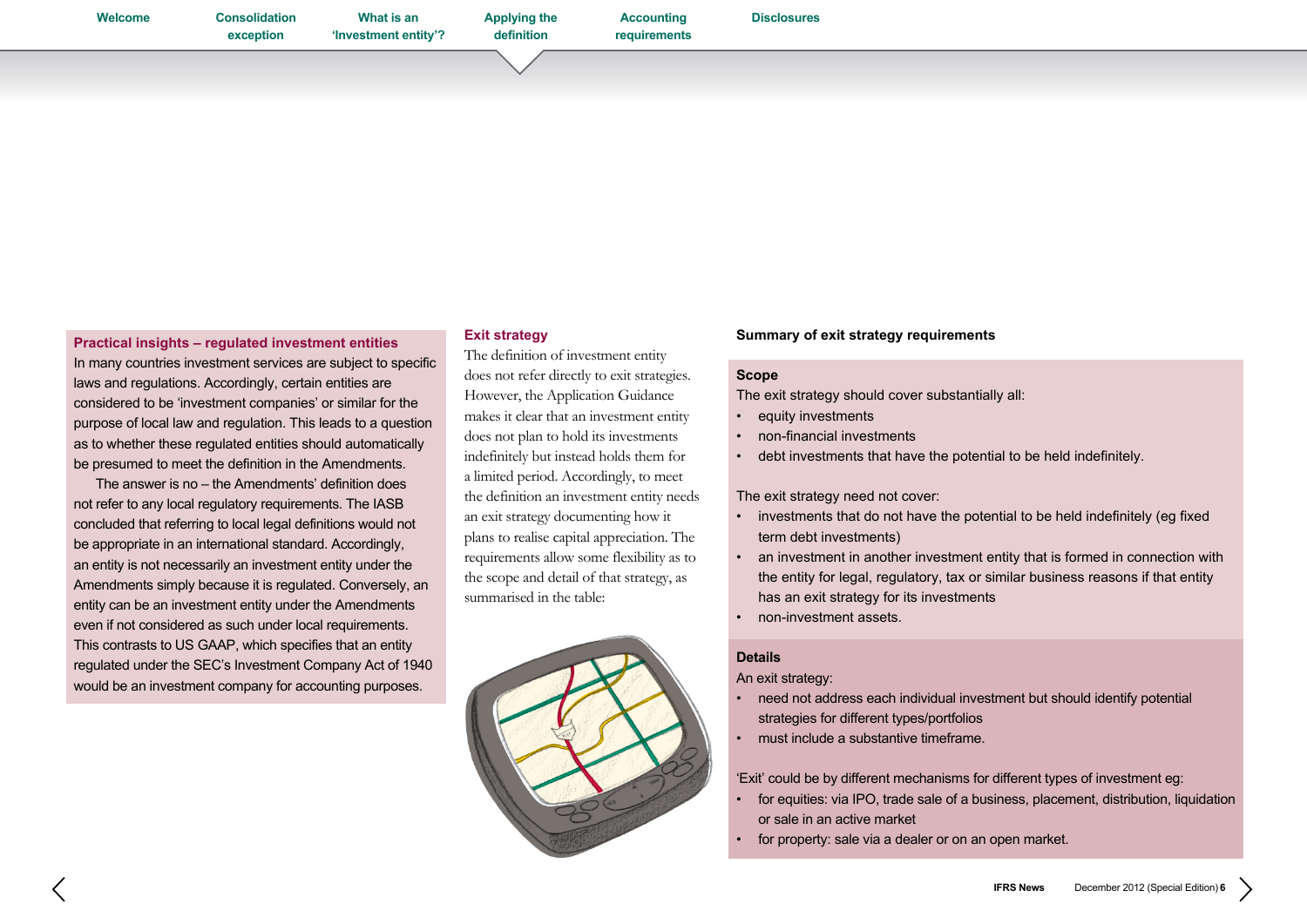**What is an ['Investment entity'?](#page-3-0)** **[Applying the](#page-4-0)  definition**

**[requirements](#page-9-0)**

**Accounting** 

## **Benefits from investee**

An investment entity's business purpose is to invest funds solely for returns from capital appreciation, investment income, or both. By contrast, a non-investment holding company normally seeks to obtain a wider range of benefits from its subsidiaries and typically operates more as an integrated business in order to obtain these benefits. Accordingly, a non-investment parent typically has more involvement in its subsidiaries' operations and the subsidiaries typically have more involvement with each other.

The Amendments aim to capture this distinction by stating that an entity does not meet the business purpose component of the investment entity definition if it obtains (or has the objective of obtaining) benefits from its investees that are 'unavailable to parties unrelated to the investee'.

The Amendments provide guidance on particular types of benefits from and involvement with investee entities and whether they are compatible with an investing business model. Put broadly, the more involvement the entity has with its investees (and the investees have with each other), the less likely it is that the entity will qualify as an investment entity. Conversely, it will be easier to demonstrate an entity meets the business purpose part of the definition when investees are substantially autonomous and operate independently of the investment entity and one another. The following table provides a summary of permitted and prohibited types of

involvement:

| <b>Permitted</b>                                                                                                                                                                                                                                                                                                                                                                                                                                                                                                                                   | <b>Prohibited</b>                                                                                                                                                                                                                                                                                                                                                                                                                                                                                                                                                                                                                                                                                                                                                                                                                                                                              |
|----------------------------------------------------------------------------------------------------------------------------------------------------------------------------------------------------------------------------------------------------------------------------------------------------------------------------------------------------------------------------------------------------------------------------------------------------------------------------------------------------------------------------------------------------|------------------------------------------------------------------------------------------------------------------------------------------------------------------------------------------------------------------------------------------------------------------------------------------------------------------------------------------------------------------------------------------------------------------------------------------------------------------------------------------------------------------------------------------------------------------------------------------------------------------------------------------------------------------------------------------------------------------------------------------------------------------------------------------------------------------------------------------------------------------------------------------------|
| <b>Benefits from investees</b><br>using an investment in an investee as collateral for<br>borrowings<br>intercompany trading between investees in the same<br>industry, market or geographic area<br>other intercompany transactions that:<br>are on terms that would be available to parties<br>unrelated to the entity, another group member or<br>the investee<br>are at fair value<br>do not represent a substantial portion of the<br>investee's or the entity's business activity,<br>including business activities of other group entities. | <b>Benefits from investees</b><br>the acquisition, use, exchange or exploitation of the<br>processes, assets or technology of an investee<br>disproportionate, or exclusive rights to acquire assets,<br>$\bullet$<br>technology, products or services of any investee (for<br>example, holding an option to purchase an asset from<br>an investee if development is deemed successful)<br>joint or other arrangements between the investee and<br>$\bullet$<br>another group member to develop, produce, market or<br>provide products or services<br>provision by investee of financial guarantees or assets<br>$\bullet$<br>to serve as collateral for another group member's<br>borrowings<br>an option held by a related party of the entity to<br>$\bullet$<br>purchase an ownership interest in an investee<br>intercompany transactions other than those in the<br>'permitted' column. |
| Other involvement with investees<br>providing investees (directly or through a subsidiary)<br>with:<br>management and strategic services<br>financial support such as a loan, capital<br>commitment or guarantee<br>if such activities are undertaken to maximise returns<br>from investments rather than being a separate<br>business activity or income stream.                                                                                                                                                                                  | Other involvement with investees<br>provision of services to investees that represent a<br>separate business activity or income stream.                                                                                                                                                                                                                                                                                                                                                                                                                                                                                                                                                                                                                                                                                                                                                        |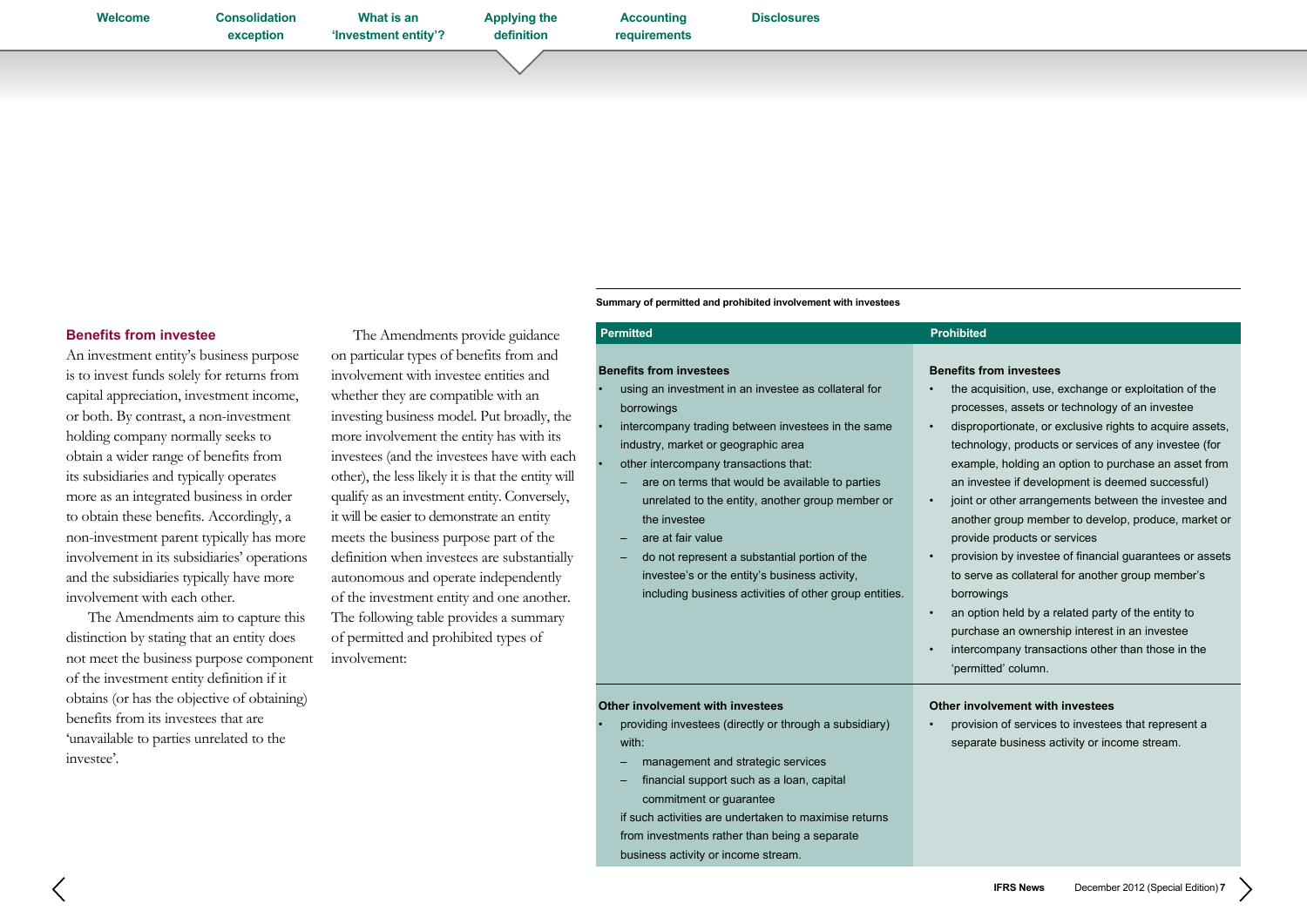| Welcome | <b>Consolidation</b><br>exception | What is an<br>'Investment entity'? | <b>Applying the</b><br>definition | <b>Accounting</b><br>requirements | <b>Disclosures</b> |  |  |
|---------|-----------------------------------|------------------------------------|-----------------------------------|-----------------------------------|--------------------|--|--|
|         |                                   |                                    |                                   |                                   |                    |  |  |

## **Assessing the typical characteristics**

In finalising the Amendments, the IASB decided to relegate some components of the proposed definition in the 2011 ED to 'typical characteristics'. Although the investment entity definition is paramount, most entities that meet that definition are also expected to have all four of these characteristics. If an entity lacks one or more of the characteristics additional judgement is required to assess whether it meets the definition.

It is very unlikely that an entity with none of the typical characteristics of an investment entity would meet the definition of one.

The Amendments provide various examples of situations in which the absence of a typical characteristic would not necessarily preclude the entity from meeting the definition:

#### **Assessing the typical characteristics**

| <b>Characteristic</b>                                             | Examples of reasons why an entity without this characteristic might<br>still be an investment entity                                                                                                                                                                                                                                                                                                                                     |
|-------------------------------------------------------------------|------------------------------------------------------------------------------------------------------------------------------------------------------------------------------------------------------------------------------------------------------------------------------------------------------------------------------------------------------------------------------------------------------------------------------------------|
| More than one investment                                          | an entity may hold a single investment because, for example, it:<br>is in a start-up period<br>has not yet made new investments to replace disposals<br>was established to pool investors' funds in a single investment when the investment could not be<br>obtained by individual investors<br>is in the process of liquidation.                                                                                                        |
| More than one investor                                            | the entity was formed by a single investor representing or supporting the interests of a wider group (for<br>example a pension fund, government investment fund or family trust)<br>the entity has a single investor only temporarily, for example because it:<br>is in its initial offering period<br>has not yet identified suitable investors to replace ones that have redeemed their interests<br>is in the process of liquidation. |
| Investors that are not related<br>parties                         | the investment entity is a 'parallel' fund for a group of employees which mirrors the entity's main<br>investment fund.                                                                                                                                                                                                                                                                                                                  |
| Ownership interests in the form<br>of equity or similar interests | the investment entity is not a legal entity*<br>different classes of investors have rights only to specific investments or different proportionate shares<br>$\bullet$<br>the entity has significant ownership interests in the form of debt that expose the holders to variable<br>returns from changes in the fair value of the entity's net assets.                                                                                   |

\* an investment entity is normally a legal entity but this is not an explicit requirement.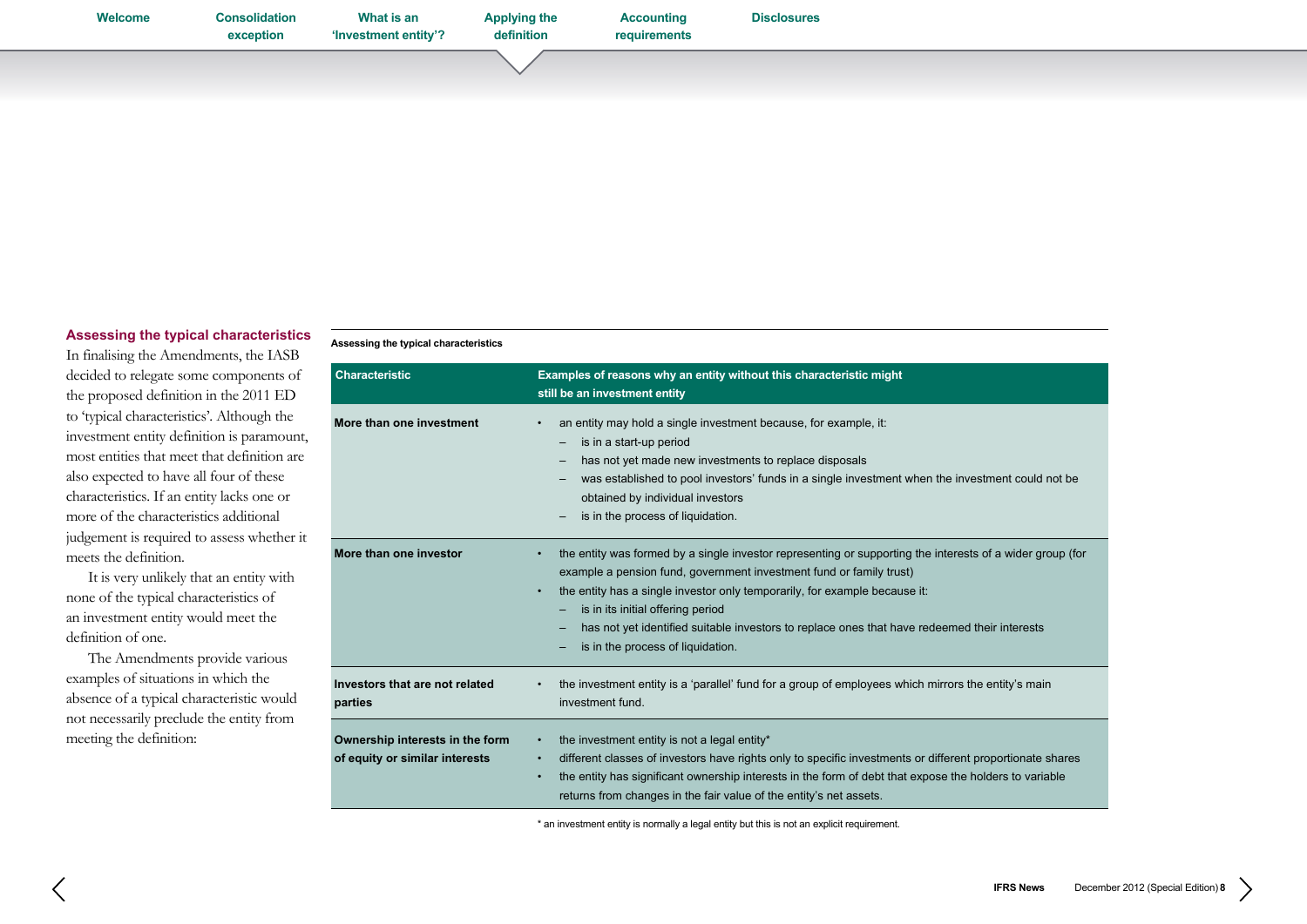**Accounting [requirements](#page-9-0)**

## **Practical insight – real estate investment entities**

Real estate entities that own or lease investment property directly (ie that have no subsidiaries) will not be affected by the Amendments. However, many real estate investment entities hold properties in separate legal entities (sometimes referred to as 'corporate wrappers'). These separate entities may include borrowings used to finance the property purchase. In such cases consolidation versus fair value measurement has a significant impact on the parent entity's reported financial position, even if the IAS 40 'Investment Property' fair value model is used. Fair valuing the various separate legal entities will result in a net rather than gross balance sheet position and will also change reported net assets (due to the entities' debt being fair valued among other factors).

 Determining whether a real estate entity meets the investment entity definition is therefore critical and will need to be done on a case-by-case basis. In many cases it will be readily apparent that a real estate entity fails the definition – for example because it undertakes property development activities that are distinct from its investment activities. The Illustrative Examples issued along with the Amendments include a case in which an entity is not considered an investment entity for various reasons including that it 'has a separate substantial business activity that involves the active management of its property portfolio, including lease negotiations, refurbishments and development activities, and marketing of properties to provide benefits other than capital appreciation, investment income, or both'.

 Other factors to consider include:

- whether or not the real estate entity has an exit strategy for its properties or portfolios of properties, including a substantive timeframe for exit
- the extent to which the real estate entity uses fair value as its primary performance measure. Even if an entity applies the IAS 40 fair value model, it also may use other measures, such as information about expected cash flows, rental revenues and expenses, to assess performance and to make investment decisions.

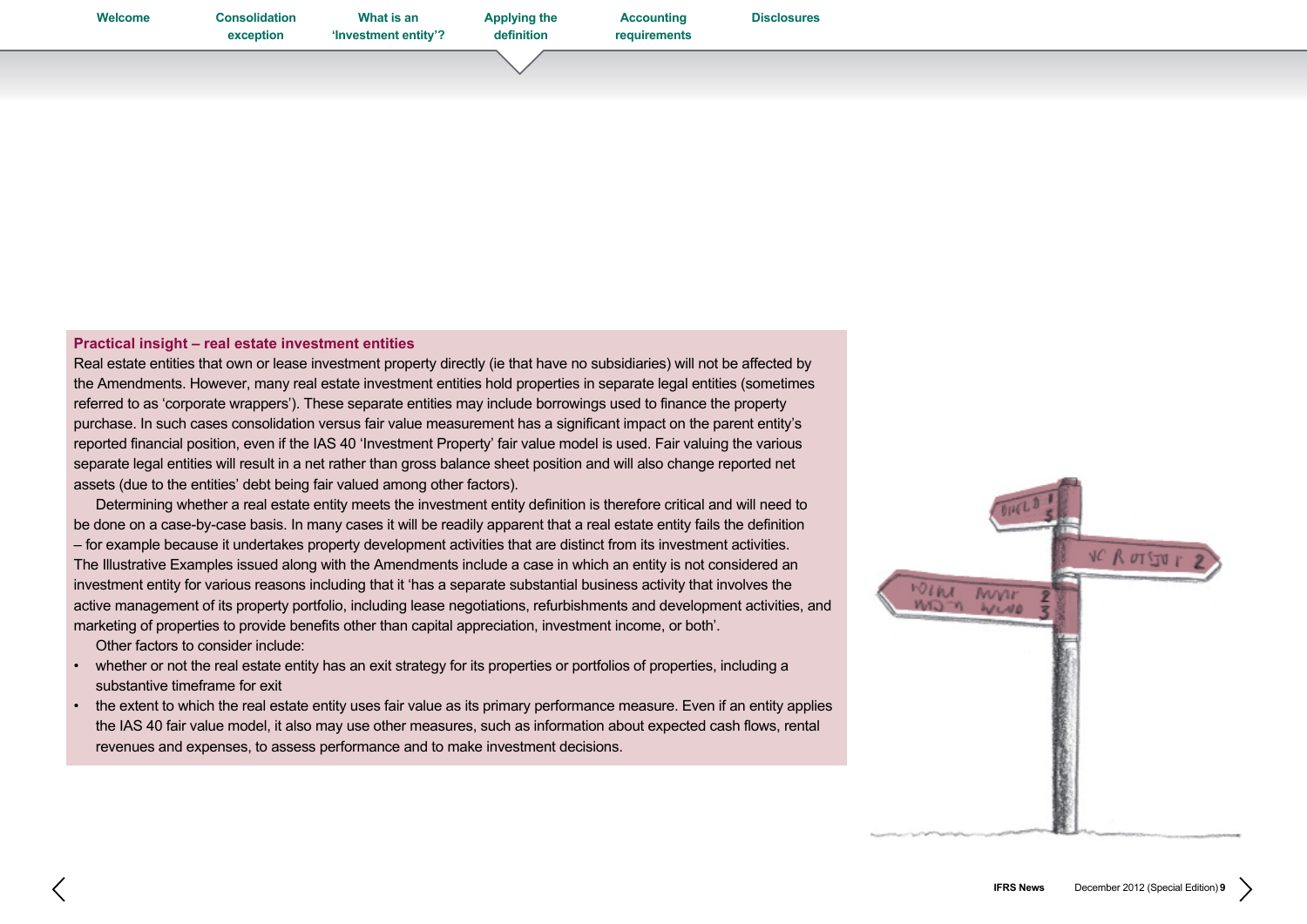**exception What is an ['Investment entity'?](#page-3-0)**

**[Applying the](#page-4-0)  definition**

**Accounting requirements**

# <span id="page-9-0"></span>Accounting requirements for an investment entity

## **Accounting by an investment entity**

The Amendments do not set out a comprehensive accounting framework for investment entities – they are instead limited to an exception from consolidation of investments in certain subsidiaries. The Amendments also affect the separate financial statements of an investment entity (if these are prepared). The key changes are:

#### **Accounting requirements for investment entities**

| <b>Requirement</b>                                           | <b>Details</b>                                                                                                                                                                                                                                                                                                                                                                                                                                          |
|--------------------------------------------------------------|---------------------------------------------------------------------------------------------------------------------------------------------------------------------------------------------------------------------------------------------------------------------------------------------------------------------------------------------------------------------------------------------------------------------------------------------------------|
| <b>Accounting for</b><br>subsidiaries held as<br>investments | subsidiaries held as investments are measured at fair value<br>$\bullet$<br>through profit or loss in accordance with IFRS 9 instead of being<br>consolidated. This accounting is mandatory not optional<br>IFRS 3 'Business Combinations' does not apply to the obtaining of<br>$\bullet$<br>control over an exempt subsidiary<br>the consolidation exception also applies to controlling interests in<br>$\bullet$<br>another investment entity.      |
| <b>Accounting for</b><br>service subsidiaries                | an investment entity is still required to consolidate subsidiaries that<br>$\bullet$<br>provide services that relate to its investment activities<br>IFRS 3 applies on obtaining control over a service subsidiary.<br>$\bullet$                                                                                                                                                                                                                        |
| <b>Accounting in</b><br>separate financial<br>statements     | an investment entity's fair value accounting for its controlled<br>$\bullet$<br>investees also applies in its separate financial statements (but see<br>practical insights box)<br>if the consolidation exception applies to all an investment entity's<br>$\bullet$<br>subsidiaries throughout the current and all comparative periods (ie<br>it has no services subsidiaries) its separate financial statements are<br>its only financial statements. |

## **Practical insights – financial statements of investment entities already exempt from consolidation**

An investment entity with subsidiaries might already present only separate financial statements because it is exempt from presenting consolidated financial statements in accordance with the pre-Amendments version of IFRS 10 (paragraph 4). This would apply only if the investment entity has a higherlevel parent company that prepares consolidated financial statements in accordance with IFRSs, and certain other conditions are met.

 In our view those separate financial statements are not affected by the Amendments. This is because IAS 27's new requirement for an investment entity to measure subsidiaries at fair value in separate financial statements applies only to entities that apply the investment entity consolidation exception in paragraph 31 of IFRS 10. That paragraph does not seem to apply to entities that are already exempt from consolidated financial statements in accordance with the pre-Amendments version of IFRS 10. Accordingly, in these cases, an investment entity can continue to elect for cost accounting in its separate financial statements.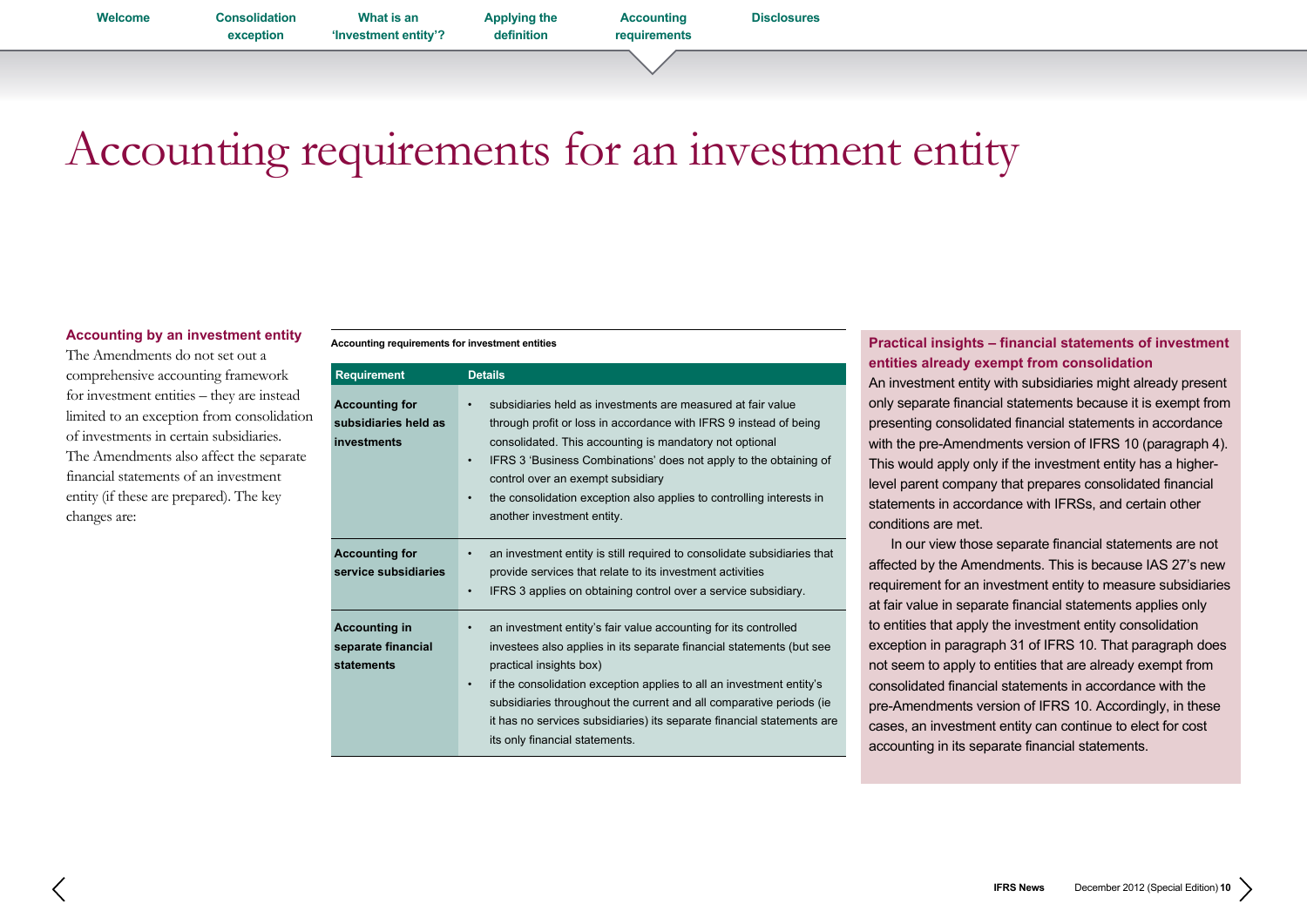| Welcome | <b>Consolidation</b><br>exception | What is an<br>'Investment entity'? | <b>Applying the</b><br>definition | <b>Accounting</b><br>requirements | <b>Disclosures</b> |  |  |
|---------|-----------------------------------|------------------------------------|-----------------------------------|-----------------------------------|--------------------|--|--|
|         |                                   |                                    |                                   |                                   |                    |  |  |
|         |                                   |                                    |                                   |                                   |                    |  |  |

## **Example 1 – application of consolidation exception**

Consider the following group structure, in which:

- • Investment Co and Intermediate Investment Co meet the definition of investment entities
- • Investment Co has direct controlling interests in Investee Co 1, Intermediate Investment Co and Services Co (which provides permitted investment services)
- Intermediate Investment Co has a controlling interest in Investee Co 2.

Example 1 illustrates the application of these requirements.



## **Application of requirements – Investment Co**

In its **consolidated** financial statements Investment Co would:

- • account for its investments in Investee Co 1 and Intermediate Investment Co at fair value through profit or loss
- • consolidate Services Co
- account for its other non-controlled investments in accordance with applicable IFRSs (eg IFRS 9 or IAS 39, IAS 28 and IAS 40) and would make full use of the available fair value options.

In its **separate** financial statements Investment Co would apply the same fair value accounting to Investee Co 1 and Intermediate Investment Co. Its investment in Services Co could be accounted for at either cost or fair value as an accounting policy choice.

## **Application of requirements – Intermediate Investment Co**

Intermediate Investment Co would account for its controlling interest in Investee Co 2 at fair value through profit or loss. Its separate financial statements would be its only financial statements.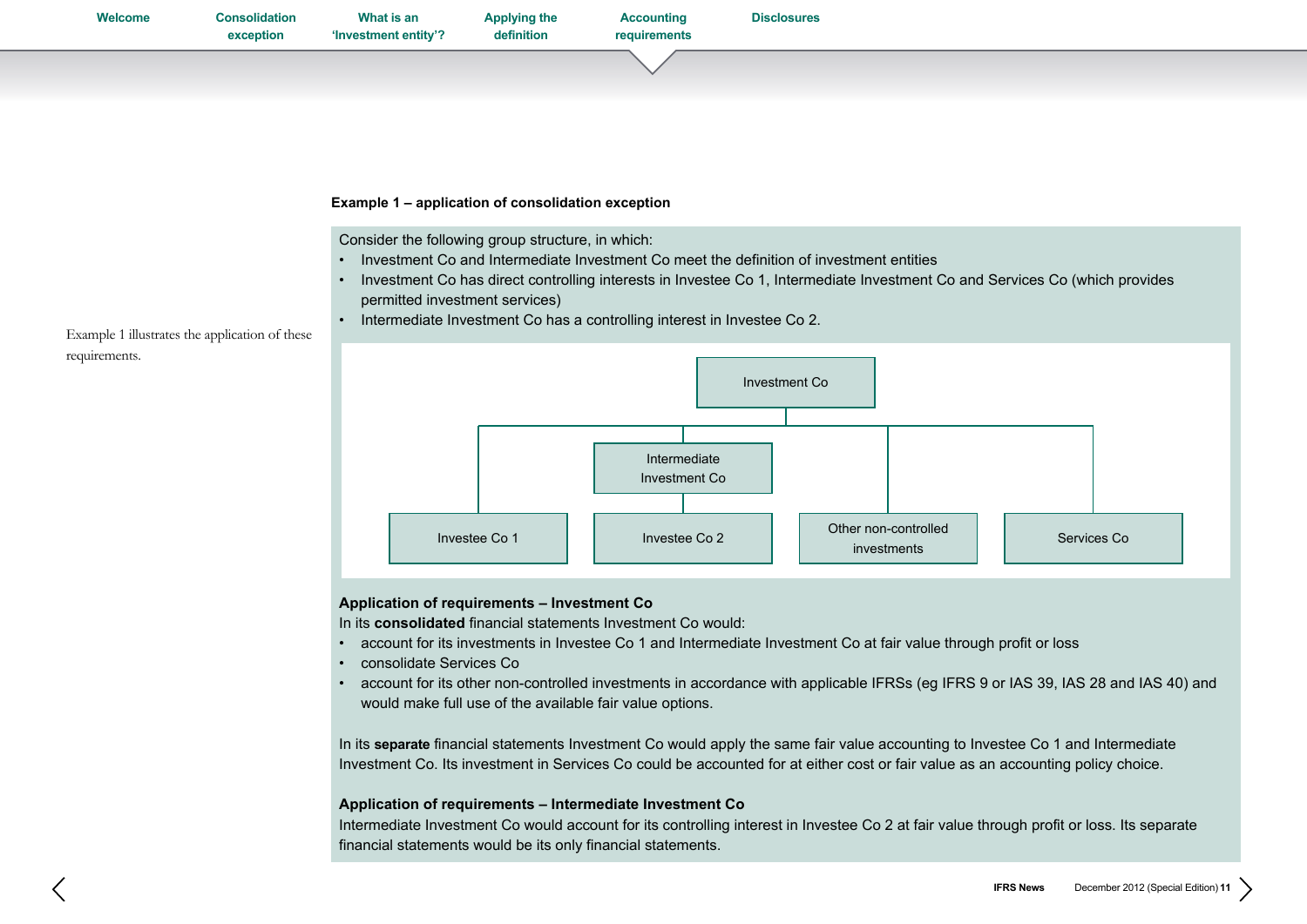## **Example 2 – non-investment parent entity accounting**

Consider the two group structures illustrated below. Both structures include investment entity sub-parents, which have controlling interest investments in other companies. The first group is headed by Investment Co, which is an investment entity and the second by Hold Co which is not an investment entity.

## **Accounting by the parent of an investment entity**

A (non-investment) parent entity of an investment entity will continue to consolidate its subsidiaries in the normal way, including any subsidiaries of the investment entity sub-parent. Put another way, the consolidation exception for an investment entity parent does not carry forward into the consolidated financial statements of its higher level parent unless that higher parent is also an investment entity.

Accordingly, investment entity sub-parents will need to perform fair value measurements for the purpose of their own financial statements and also provide consolidation information (eg a consolidation package) for their higher-level parent's group financial statements.

Example 2 illustrates how this would work.



## **Application of requirements**

For the Investment Co (left-hand) group:

- Intermediate Investment Co will account for its controlled investments at fair value
- Investment Co will also account for its investment in Intermediate Investment Co at fair value.

For the Hold Co (right-hand) group:

- Intermediate Investment Co will account for its controlled investments at fair value
- Hold Co must consolidate Intermediate Investment Co and its controlled investments.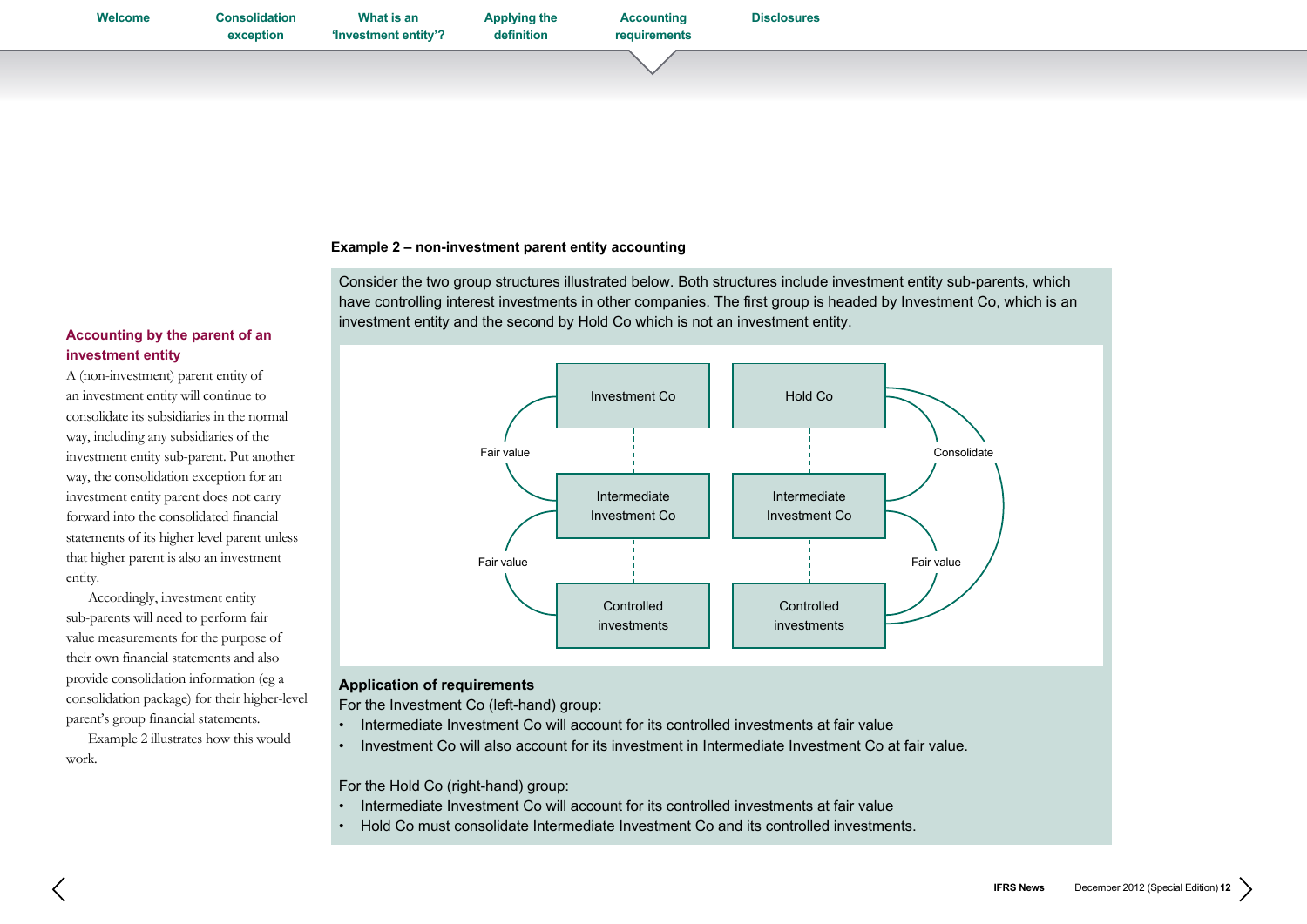**Accounting [requirements](#page-9-0)**

**[Disclosures](#page-16-0)**

## **Practical insight – other investments of an investment entity**

Investment entities may hold, in addition to controlling interests in other entities, investments in associates, other equity investments, debt assets and property. The Amendments do not directly affect the accounting for these other investments. However, in order to qualify as an investment entity these other investments will have to be fair-valued wherever required or permitted by the IFRSs. Accordingly, the entity would apply:

- • for associates the option in paragraph 18 of IAS 28 that permits a 'venture capital organisation, or a mutual fund, unit trust and similar entities including investment-linked insurance funds' to measure associates and joint ventures at fair value through profit or loss in accordance with IFRS 9
- • for property, the fair value model in IAS 40.

Other equity and debt investments are covered by either IFRS 9 or IAS 39. If IFRS 9 is applied, the entity would automatically be required to measure debt investments that are managed on a fair value basis at fair value through profit or loss. It is expected that investment entities would manage their investments on a fair value basis, although they might also have some financial assets that are not 'investments'. Other equity investments would also be measured at fair value, although the entity could elect for fair value through other comprehensive income (which would not preclude investment entity status).

 For entities that apply IAS 39, the fair value option would need to be elected to achieve this outcome for many debt investments. The IAS 39 fair value option is available in particular circumstances, including for assets that are managed on a fair value basis. This designation must be made on initial recognition and is then irrevocable in most circumstances. Other equity investments would be treated as available-for-sale and measured at fair value through other comprehensive income, unless the fair value option is used.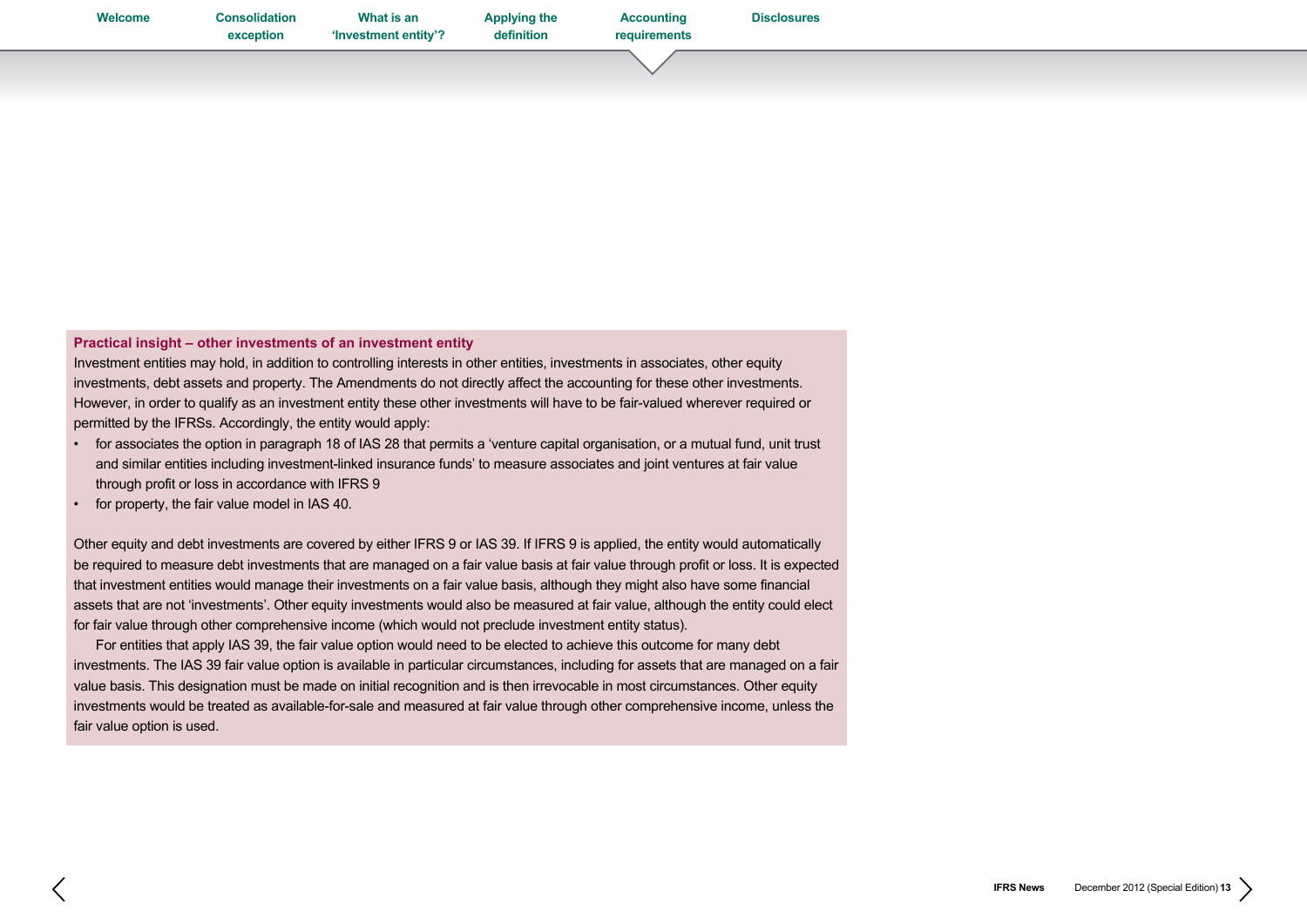| Welcome | <b>Consolidation</b><br>exception | What is an<br>'Investment entity'? | <b>Applying the</b><br>definition | <b>Accounting</b><br>requirements | <b>Disclosures</b> |  |  |
|---------|-----------------------------------|------------------------------------|-----------------------------------|-----------------------------------|--------------------|--|--|
|         |                                   |                                    |                                   |                                   |                    |  |  |

## **Continuous assessment and change of status**

A parent entity should reassess whether it has become, or ceased to be, an investment entity if relevant facts and circumstances change. A change in status is accounted for prospectively, as follows:

## **Accounting for a change in status**

| <b>Requirement</b>                                                 | <b>Details</b>                                                                                                                                                                                                                                                                                                                                                                                                                                                                                                                                                                                                                 |
|--------------------------------------------------------------------|--------------------------------------------------------------------------------------------------------------------------------------------------------------------------------------------------------------------------------------------------------------------------------------------------------------------------------------------------------------------------------------------------------------------------------------------------------------------------------------------------------------------------------------------------------------------------------------------------------------------------------|
| <b>Investment entity</b><br>becoming a<br>non-investment<br>entity | For subsidiaries that were measured at fair value in accordance with the<br>Amendments:<br>IFRS 3 is applied using the fair value of the investment on the date<br>٠<br>of the change of status as the deemed consideration transferred<br>subsidiaries are consolidated prospectively from that date<br>$\bullet$<br>(comparatives are not restated).                                                                                                                                                                                                                                                                         |
| Non-investment<br>entity becoming an<br>investment entity          | For investments that are controlling interests in another entity:<br>consolidation ceases prospectively from the date of change of<br>٠<br>status (comparatives are not restated)<br>at that date the entity applies IFRS 10's requirements on loss of<br>$\bullet$<br>control of a subsidiary:<br>recognises the fair value of the investment<br>-<br>records a gain or loss for the difference between this fair value<br>and the carrying value of the previously recognised assets and<br>liabilities (less non-controlling interests)<br>reclassifies amounts recognised in other comprehensive<br>income where required. |

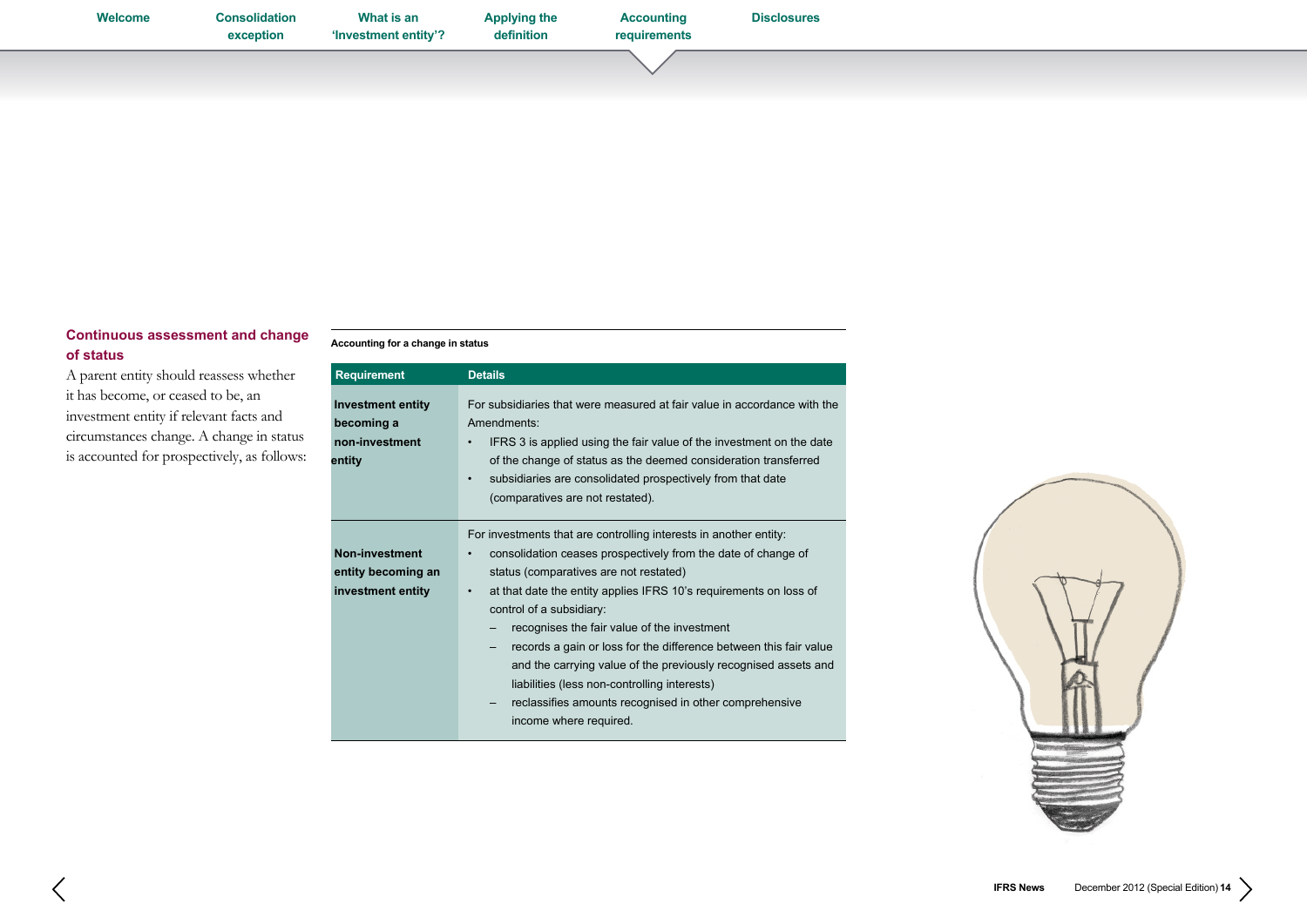**[Welcome](#page-0-0) [Consolidation](#page-1-0)  exception What is an ['Investment entity'?](#page-3-0) [Applying the](#page-4-0)  definition Accounting [requirements](#page-9-0) [Disclosures](#page-16-0)**

## **Effective date and transition**

The Amendments are effective for annual periods beginning on or after 1 January 2014. Early adoption is permitted. If an entity applies the Amendments earlier, it must disclose that fact and apply all the Amendments at the same time.

An entity should assess whether it is an investment entity as at the 'date of initial application'. This means:

- • for an entity that has already adopted the pre-Amendments version of IFRS 10, the beginning of the annual period in which the Amendments are first applied (eg 1 January 2014 for an entity whose annual reporting period ends on 31 December)
- • for an entity that adopts the revised version of IFRS 10 (including the Amendments) at a single date, the beginning of the annual period in which IFRS 10 is first applied (eg 1 January 2013 for an entity whose annual reporting period ends on 31 December).

If an entity meets the investment entity definition at the date of initial application, it applies the new requirements retrospectively subject to certain simplifications. In other words, an investment entity measures its investment in subsidiaries at fair value through profit or loss as if the Amendments had always been effective unless a simplification is

- available. The simplifications cover: • restatement of comparatives
- 
- • fair values before the adoption of IFRS 13 'Fair Value Measurement'
- impracticability
- subsidiaries divested before the date initial application
- IAS 8 'Accounting Policies, Changes in Accounting Estimates and Errors' disclosures.

The transition simplifications are summarised in the table:

#### **Summary of transition simplifications**

| <b>Requirement</b>                                                        | <b>Details</b>                                                                                                                                                                                                                                                                                                                                                                                                                                                                                                                         |
|---------------------------------------------------------------------------|----------------------------------------------------------------------------------------------------------------------------------------------------------------------------------------------------------------------------------------------------------------------------------------------------------------------------------------------------------------------------------------------------------------------------------------------------------------------------------------------------------------------------------------|
| <b>Restatement of</b><br>comparatives<br>ts                               | restatement of comparatives is limited to the annual period immediately preceding the<br>$\bullet$<br>date of initial application (simplifying the transition for entities that present more than<br>one comparative period)<br>the difference on restatement is recognised in equity at the beginning of the<br>$\bullet$<br>immediately preceding comparative period<br>cumulative fair value adjustments previously recognised in other comprehensive<br>$\bullet$<br>income are transferred to retained earnings at the same date. |
| Fair values before the<br>adoption of IFRS 13<br>эf                       | before the date that IFRS 13 is adopted, the entity uses fair values previously reported<br>$\bullet$<br>to investors or management – if those amounts represent the amount for which the<br>investment could have been exchanged between knowledgeable, willing parties in an<br>arm's length transaction.                                                                                                                                                                                                                            |
| Impracticability                                                          | if measuring an investment in a subsidiary retrospectively in accordance with the<br>$\bullet$<br>above requirements is impracticable, the Amendments are applied from the beginning<br>of the earliest period that is practicable (which may be the current period).                                                                                                                                                                                                                                                                  |
| <b>Subsidiaries divested</b><br>before the date of initial<br>application | no adjustments are required for subsidiaries divested (or loss of control) before the<br>$\bullet$<br>date of initial application.                                                                                                                                                                                                                                                                                                                                                                                                     |
| IAS 8 disclosures                                                         | an entity need only present the quantitative information required by paragraph 28(f) of<br>$\bullet$<br>IAS 8 for the current period.                                                                                                                                                                                                                                                                                                                                                                                                  |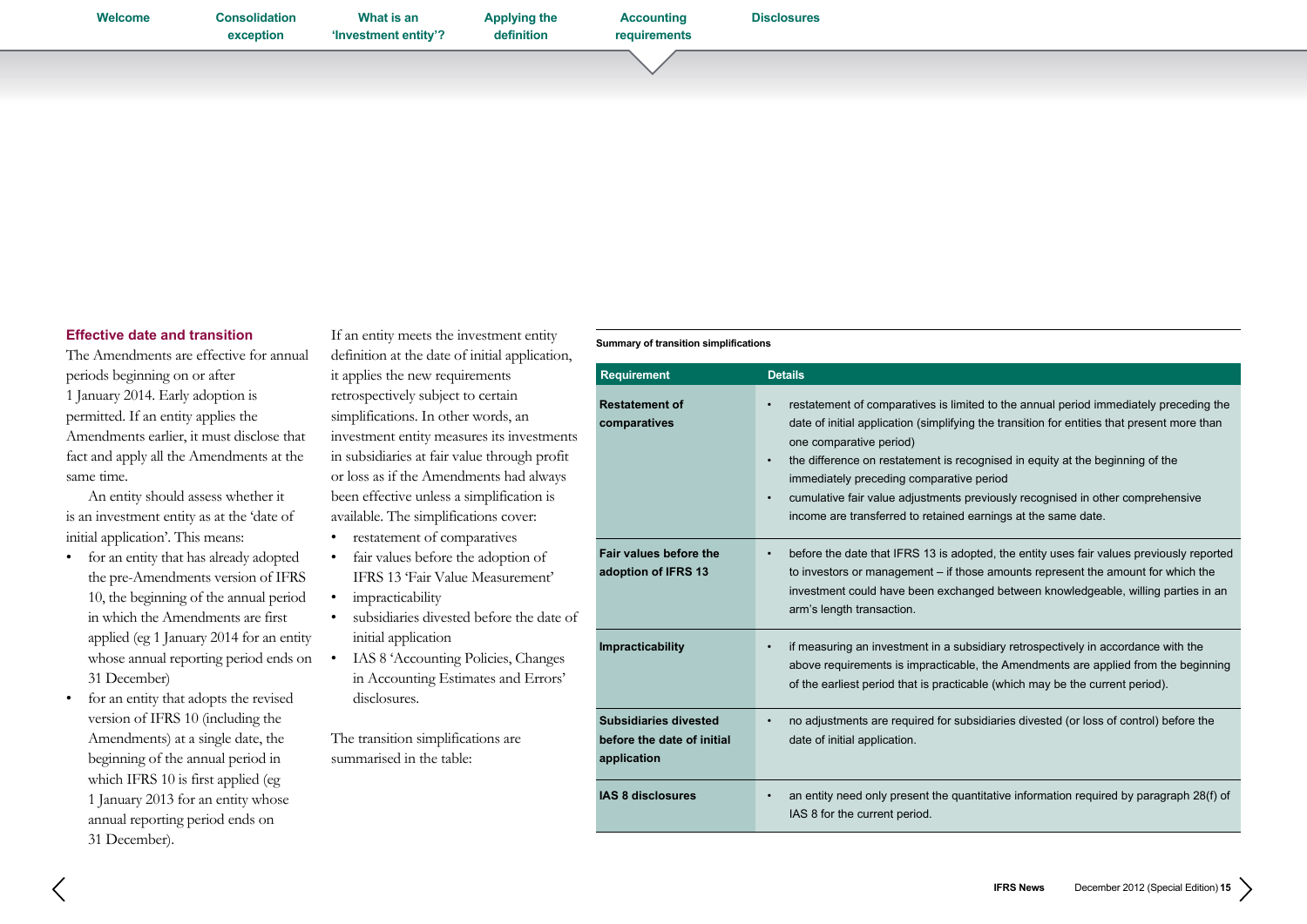**[Welcome](#page-0-0) [Consolidation](#page-1-0)** 

**exception What is an ['Investment entity'?](#page-3-0)** **[Applying the](#page-4-0)  definition**

**Accounting [requirements](#page-9-0)**

**[Disclosures](#page-16-0)**

**Practical insight – link between comparative period fair values, IFRS 13 and impracticability**  IFRS 13 has an effective date of 1 January 2013 and applies prospectively. Consequently, an investment entity that adopts the Amendments early will not normally have determined fair values in accordance with IFRS 13 from the beginning of its comparative period. For example, if an investment entity adopts the Amendments for its annual period beginning on 1 January 2013, it would need fair values from 1 January 2012 – a year before IFRS 13 became effective.

 The IASB decided the investment entity should use the fair value amounts previously reported to investors or to management in this situation, provided they represent the amount for which the investment could have been exchanged between knowledgeable, willing parties in an arm's length transaction at the date of the valuation. In other words, the previously-reported values need to be consistent with the pre-IFRS 13 definition of fair value. This relief is mandatory; the entity is not permitted to adjust fair values retrospectively to conform with IFRS 13 if it previously applied the pre-IFRS 13 definition.

 When the investment entity adopts IFRS 13 any resulting changes in the fair values are reported as part of the fair value gain or loss in the period of adoption (eg 2013), in accordance with IFRS 13's transition provisions.

 A qualifying entity is expected to have fair-value based information in order to meet that part of the investment entity definition. However, if this information was prepared as supplemental information or solely for internal use it is possible that it did not comply either with IFRS 13 or with the previous definition. In such cases the entity should:

- if practicable, without using hindsight, apply IFRS 13 retrospectively
- if impracticable, without using hindsight, use the transition relief and apply the Amendments from the beginning of the earliest period that is practicable.

## **Practical insight – early or on-time adoption?**

We anticipate that many investment entities will decide to adopt the Amendments early (subject to applicable local endorsement procedures). Early adoption will enable investment entities to report more useful information to the users of their financial statements, and avoid the cost and effort of consolidation, sooner. In deciding whether to adopt early, another factor to consider is the impact of the pre-Amendments version of IFRS 10, which comes into effect for annual periods beginning on or after 1 January 2013.

 Some investment entities will find that IFRS 10's new control definition and guidance affects whether or not certain investees are deemed to be controlled (and are therefore subsidiaries). For example, IFRS 10's new guidance on principal versus agent will be relevant to many venture capital and private equity organisations that hold an interest in an investee entity directly and also within an investment fund under their management.

 If an investment entity faces a change in the scope of its consolidation it will have an additional incentive to adopt the Amendments early (at the same time as the rest of IFRS 10). Early adoption would avoid the disruption and complexity associated with consolidating an investee entity for one period only.

 Even for investment entities whose scope of consolidation is not affected by IFRS 10, early adoption would avoid having to compile various disclosures about subsidiaries and non-controlled interests required by IFRS 12 that will cease to apply when the Amendments become effective.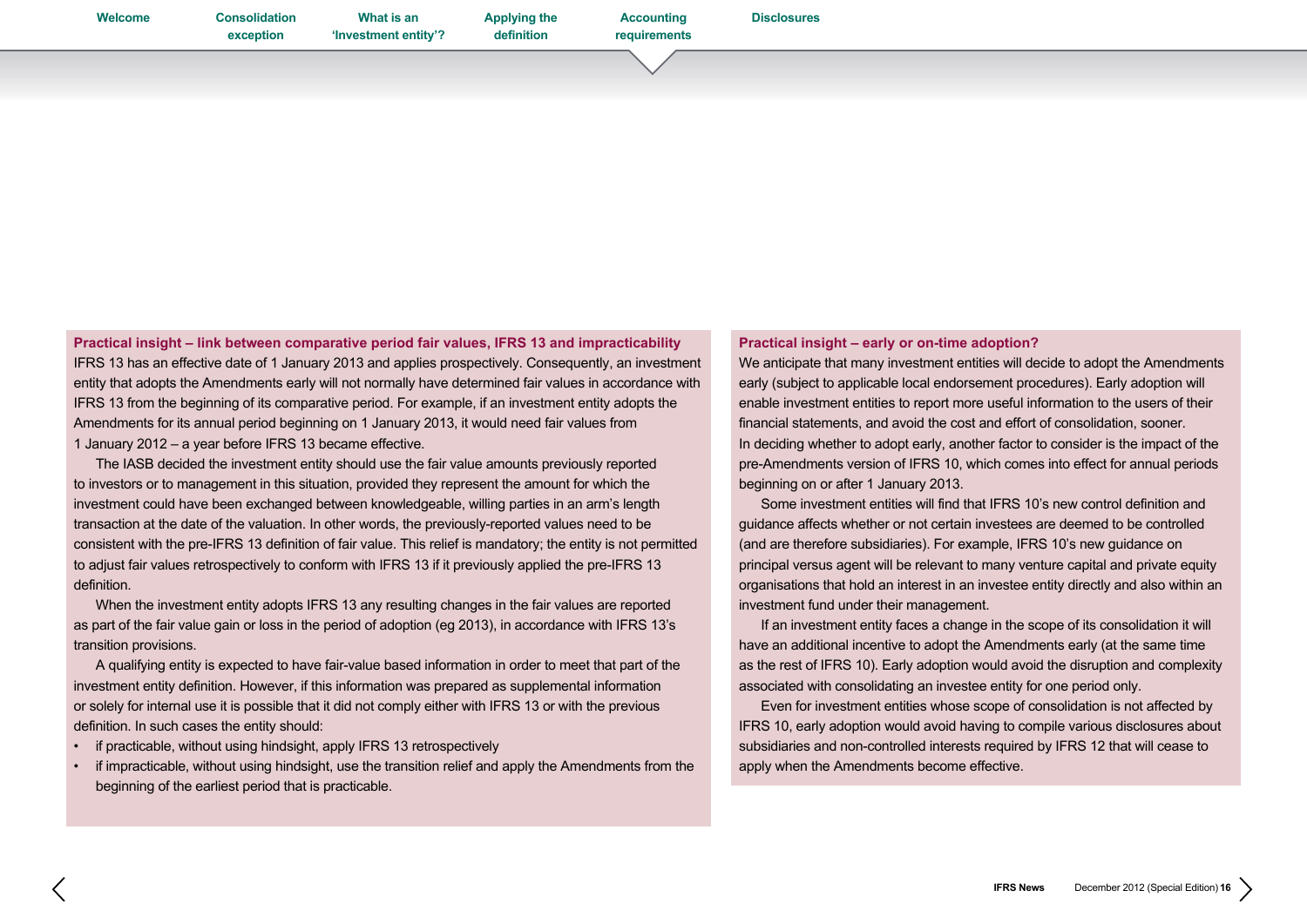<span id="page-16-0"></span>**What is an ['Investment entity'?](#page-3-0)** **[Applying the](#page-4-0)  definition**

**Accounting [requirements](#page-9-0)**

## **Disclosures**

The Amendments introduce customised disclosure requirements relating to an investment entity's subsidiaries that are no longer consolidated in IFRS 12 'Disclosure of Interests in Other Entities'. Most existing disclosures in IFRS 12 cease to apply, either because they are specifically dis-applied or because they are not relevant to subsidiaries that are not consolidated (such as summarised financial information and information about

non-controlling interests).

**Practical insight – which existing IFRS 12 disclosures apply?** 

IFRS 12 does not normally apply to separate financial statements. However, if an investment entity presents only separate financial statements (because all its subsidiaries qualify for the consolidation exception), the Amendments to IAS 27 require it to disclose the information specified by IFRS 12 for investment entities. The generic requirements of IFRS 12 will not apply and the entity provides the specified investment entity disclosures instead.

 If the entity has services subsidiaries, and therefore continues to present consolidated financial statements, the generic IFRS 12 requirements continue to apply to the extent they are relevant. For example, an investment entity would need to disclose information about non-controlling interests in accordance with paragraph 12 of IFRS 12 for its consolidated services subsidiaries if applicable.

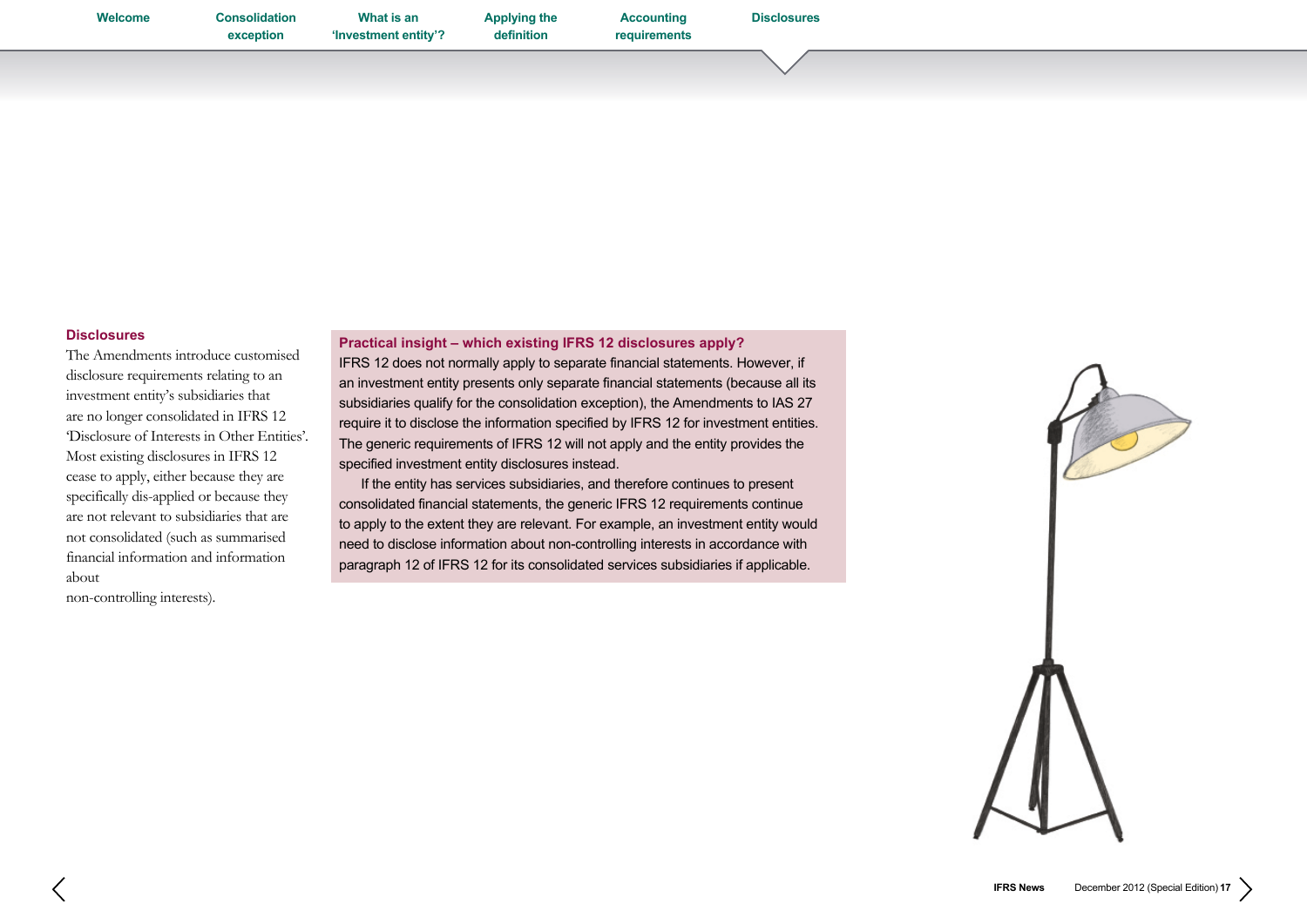| Welcome | <b>Consolidation</b><br>exception | What is an<br>'Investment entity'? | <b>Applying the</b><br>definition | <b>Accounting</b><br>requirements | <b>Disclosures</b> |  |
|---------|-----------------------------------|------------------------------------|-----------------------------------|-----------------------------------|--------------------|--|
|         |                                   |                                    |                                   |                                   |                    |  |

The following table summarises IFRS 12's specific disclosure requirements for investment entities:

**Summary of IFRS 12 disclosures for an investment entity** 

| <b>Disclosure area</b>                                | <b>Summary of new requirements</b>                                                                                                                                                                                                                                                                                                                                                                                                                                                                                       |
|-------------------------------------------------------|--------------------------------------------------------------------------------------------------------------------------------------------------------------------------------------------------------------------------------------------------------------------------------------------------------------------------------------------------------------------------------------------------------------------------------------------------------------------------------------------------------------------------|
| <b>Investment entity status</b>                       | significant judgements and assumptions in determining investment entity status<br>reasons for concluding it is an investment entity despite lacking one or more of the 'typical characteristics'<br>reasons for and effects of a change in status, including<br>fair value of subsidiaries affected<br>total gain or loss arising and line item where presented.                                                                                                                                                         |
| Unconsolidated subsidiaries -<br>general matters      | name, place of business, country of incorporation if different, and ownership interest (including controlled investees of an investment<br>entity subsidiary).                                                                                                                                                                                                                                                                                                                                                           |
| Unconsolidated subsidiaries -<br>restrictions         | significant restrictions on payment of dividends or repayment of loans and advances.                                                                                                                                                                                                                                                                                                                                                                                                                                     |
| Unconsolidated subsidiaries -<br>support arrangements | commitments or intentions to provide financial or other support<br>actual provision of support (to or between subsidiaries) in the absence of a contractual obligation.                                                                                                                                                                                                                                                                                                                                                  |
| <b>Unconsolidated</b><br>structured entities          | contractual arrangements that could require financial support to an unconsolidated, controlled, structured entity, including events or<br>circumstances that could expose the reporting entity to a loss<br>information about support provided, to a non-controlled structured entity in the absence of a contractual obligation, that resulted in<br>control being obtained<br>an investment entity need not provide the other disclosures normally required about unconsolidated structured entities that it controls. |
| Joint arrangements and associates,                    | disclosures are limited to matters such as name of investee, place of business, nature of relationship, place of business and<br>ownership/voting interest proportion(s)<br>an investment entity is not required to disclose much of the information provided by non-investment entities.                                                                                                                                                                                                                                |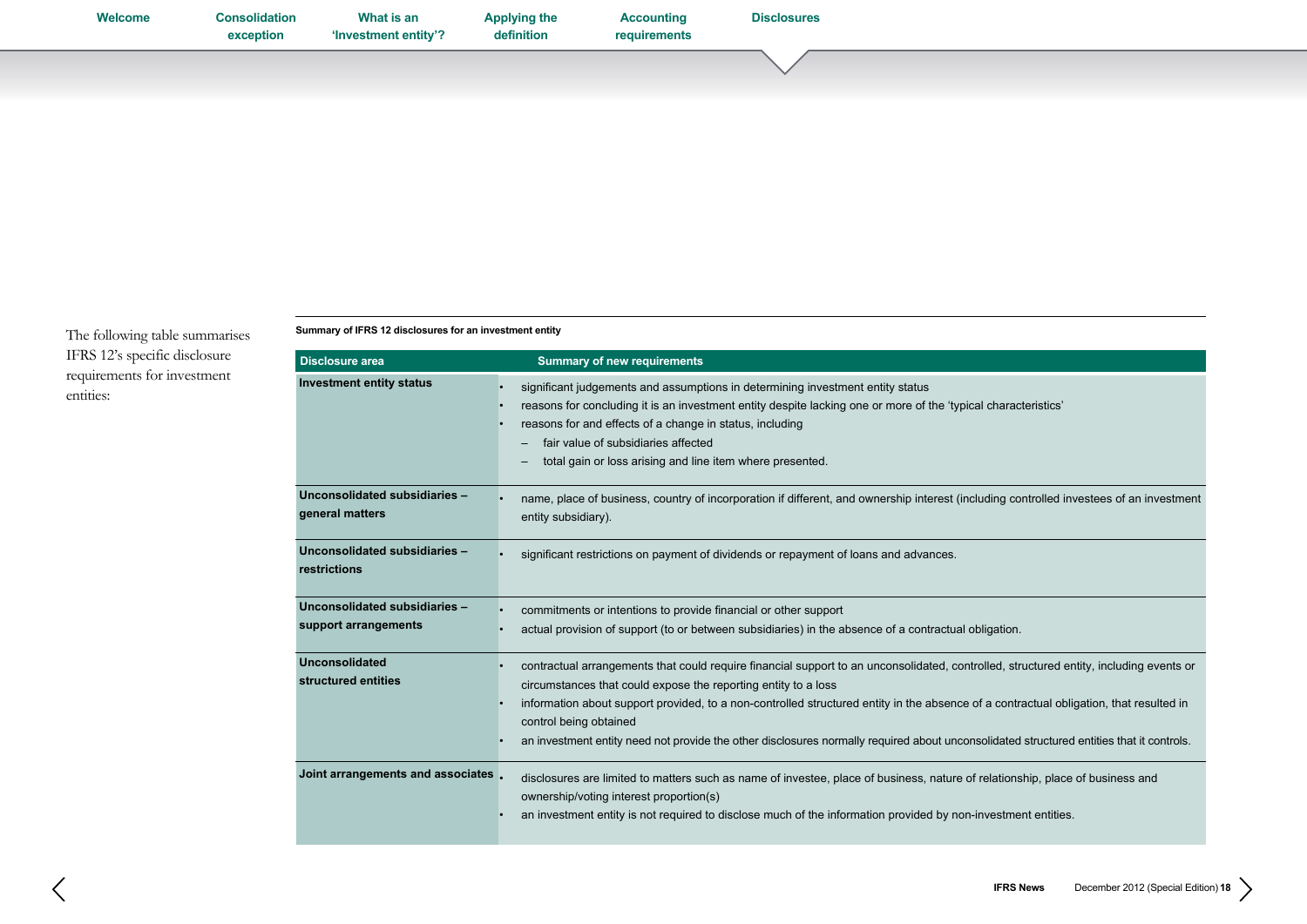| Welcome | <b>Consolidation</b><br>exception | What is an<br>'Investment entity'? | <b>Applying the</b><br>definition | <b>Accounting</b><br>requirements | <b>Disclosures</b> |  |
|---------|-----------------------------------|------------------------------------|-----------------------------------|-----------------------------------|--------------------|--|
|         |                                   |                                    |                                   |                                   |                    |  |

In addition, an investment entity's disclosures will change extensively as a result of:

- • other disclosures becoming necessary, particularly in relation to IFRS 13 'Fair Value Measurement', IFRS 7 'Financial Instruments: Disclosures' and IAS 24 'Related Party Disclosures'
- • disclosures in various IFRSs about the results, assets and liabilities of subsidiaries ceasing to apply as an indirect consequence of those subsidiaries no longer being consolidated.

The table summarises how the requirements of these standards may apply:

## **Other disclosures**

| <b>Disclosure area</b> | <b>Summary of impact</b>                                                                                                                                                                                                                                                                                                                                                                                                |
|------------------------|-------------------------------------------------------------------------------------------------------------------------------------------------------------------------------------------------------------------------------------------------------------------------------------------------------------------------------------------------------------------------------------------------------------------------|
| <b>IFRS 13</b>         | investment entities will need to provide disclosures about fair value<br>$\bullet$<br>measurements of subsidiaries (in addition to other investments at<br>fair value)<br>relevant IFRS 13 disclosures include those about:<br>٠<br>the level in the fair value hierarchy (1, 2 or 3)<br>for levels 2 and 3, information about valuation technique(s)<br>additional information about level 3 measurements (see below). |
| <b>IFRS 7</b>          | the Amendments bring subsidiaries measured at fair value by an<br>$\bullet$<br>investment entity within IFRS 7's scope<br>IFRS 7's risk disclosures are likely to be relevant.<br>$\bullet$                                                                                                                                                                                                                             |
| <b>IAS 24</b>          | IAS 24 does not require disclosure in consolidated financial<br>٠<br>statements about intragroup transactions that are eliminated on<br>consolidation. Additional disclosures may therefore be required for<br>transactions with subsidiaries that cease to be consolidated.                                                                                                                                            |